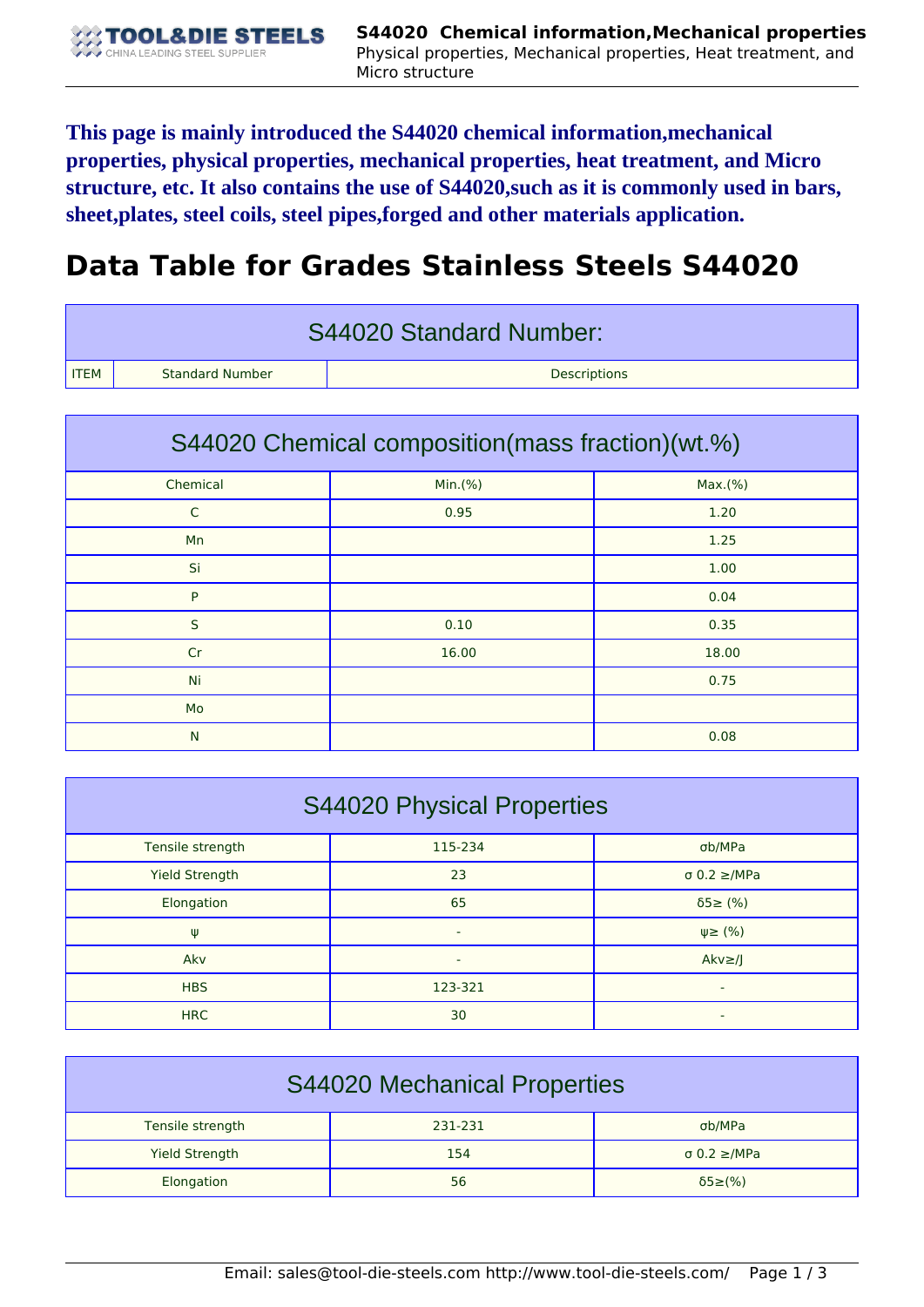

## **S44020 Chemical information,Mechanical properties**

Physical properties, Mechanical properties, Heat treatment, and Micro structure

| W          | $\overline{\phantom{0}}$ | $\psi \geq (\% )$        |
|------------|--------------------------|--------------------------|
| Akv        | $\overline{\phantom{0}}$ | $Akv \geq /J$            |
| <b>HBS</b> | 235-268                  | $\overline{\phantom{a}}$ |
| <b>HRC</b> | 30                       | $\overline{\phantom{a}}$ |

| S44020 Heat Treatment Regime |           |                  |                    |                  |
|------------------------------|-----------|------------------|--------------------|------------------|
| <b>Annealing</b>             | Quenching | <b>Tempering</b> | <b>Normalizing</b> | <b>Q &amp; T</b> |
|                              |           |                  |                    |                  |

| S44020 Range of products |                                                    |                                      |                                                |                                                                             |  |
|--------------------------|----------------------------------------------------|--------------------------------------|------------------------------------------------|-----------------------------------------------------------------------------|--|
| Product type             | <b>Products</b>                                    | <b>Dimension</b>                     | Processes                                      | <b>Deliver Status</b>                                                       |  |
| Plates / Sheets          | <b>Plates / Sheets</b>                             | $0.08 - 200$ mm $(T)$ *W*L           | Forging, hot rolling and<br>cold rolling       | Annealed, Solution and<br>Aging, Q+T, ACID-<br><b>WASHED, Shot Blasting</b> |  |
| Steel Bar                | Round Bar, Flat Bar,<br>Square Bar                 | Φ8-1200mm*L                          | Forging, hot rolling and<br>cold rolling, Cast | Black, Rough Turning,<br>Shot Blasting,                                     |  |
| Coil / Strip             | <b>Steel Coil /Steel Strip</b>                     | $0.03 - 16.0 \times 1200$ mm         | Cold-Rolled & Hot-<br>Rolled                   | Annealed, Solution and<br>Aging, Q+T, ACID-<br><b>WASHED, Shot Blasting</b> |  |
| Pipes / Tubes            | Seamless Pipes/Tubes,<br><b>Welded Pipes/Tubes</b> | $OD:6-219mm \times$<br>WT:0.5-20.0mm | Hot extrusion, Cold<br>Drawn, Welded           | Annealed, Solution and<br>Aging, Q+T, ACID-<br><b>WASHED</b>                |  |

## **We can produce Stainless Steels the specifications follows:**

Note:

(1) listed in the table apex diameter (d), to steel thickness (a) multiples said.

(2) in the ASTM A6 standard specified scope can meet any additional conditions.

(3) from the standard for 50 mm (2 in).

Mechanical properties

Mechanische Eigenschaften

Caracteristiques mecaniques

ReH Minimum yield strength / Mindestwert der oberen Streckgrenze / Limite d'elasticite minimale

Rm Tensile strength / Zugfestigkeit / Resistance a la traction

A Minimum elongation / Mindestwert der Bruchdehnung / Allongement minimal

J Notch impact test / Kerbschlagbiegeversuch / Essai de flexion par choc

Round bar: Diameter : 1mm-2000mm Square bar: Size: 50mm \* 50mm-600mm \*600mm Plate steel/flat bar: Size: Thickness: 0.1mm-800mm Width: 10mm to 1500mm